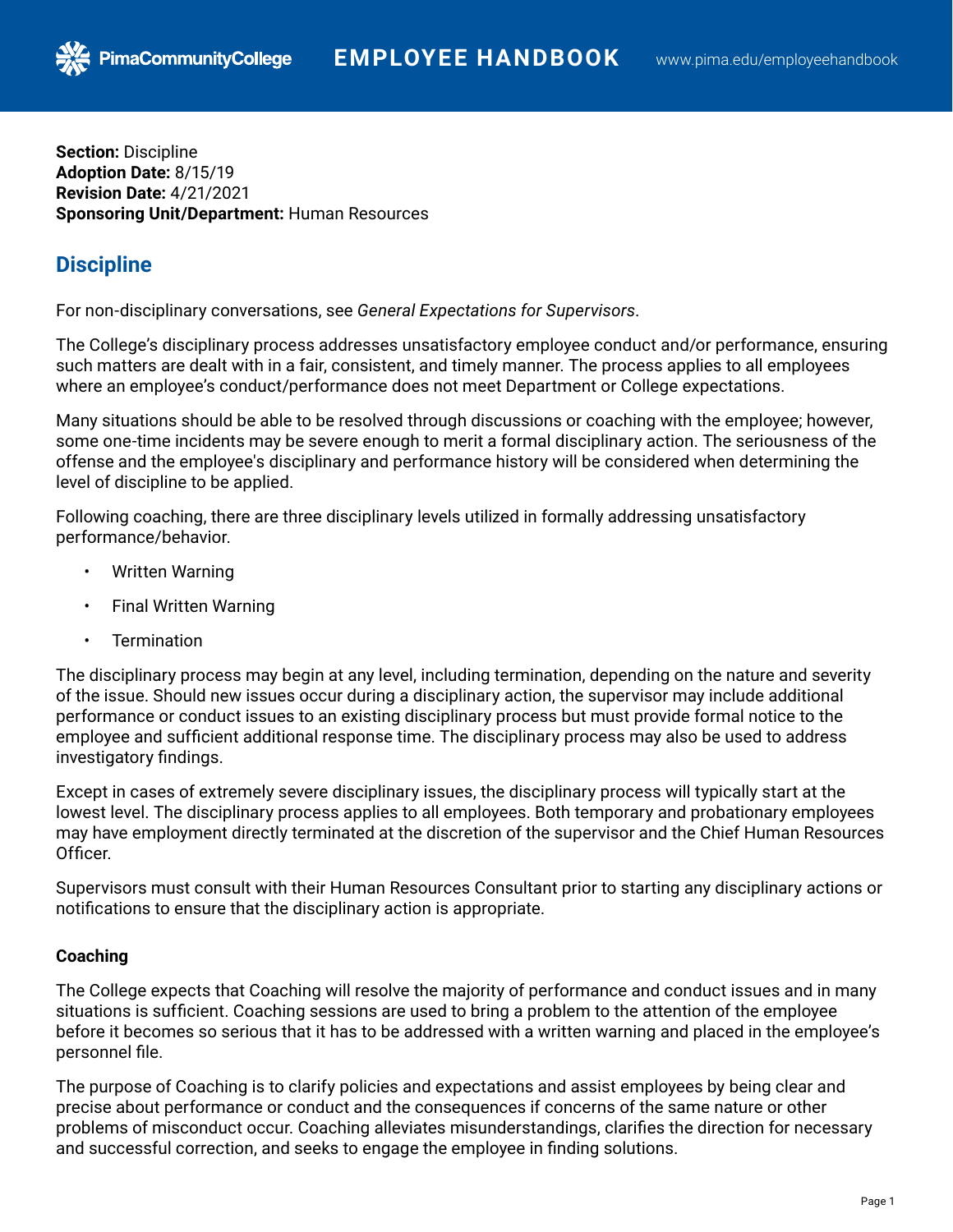The Supervisor must promptly document the discussion with the employee. (The Outcome-Based Coaching Plan template may be used for this purpose.) Your HR Consultant is available to assist with the coaching plan but it is not necessary to copy Human Resources. This serves as a record of the meeting and as reference later if further discipline is needed. It is not necessary to submit a formal document (to employee personnel file) of the Coaching session as it is considered an informal step in progressive discipline.

## **Formal Disciplinary Actions**

The College expects that Coaching will resolve the majority of performance and conduct issues. However, when these approaches have been exhausted (or the severity warrants), the supervisor should utilize Formal Disciplinary Action. If the poor performance/conduct addressed by Coaching is repeated or additional concerns arise, the supervisor will follow up with a Written Warning. A Written Warning may also be appropriate if a single incident is more serious in nature.

## **1. Written Warning**

A Written Warning shall inform the employee of the specific concerns that must be addressed immediately and sustained indefinitely.

- 1. The Supervisor will consult with their HR Consultant.
- 2. Supervisor prepares a Notice of Potential Violations that:
	- Identifies specific potential violations.
	- Identifies the impact to the workplace.
	- Summarizes prior discussions, if applicable.
- 3. Supervisor provides the Notice of Potential Violations to the employee.
	- An employee shall receive two business days advance notice in writing of a disciplinary meeting whenever possible. Any meetings should be scheduled at a fair and reasonable opportunity. The HR Consultant will also be in attendance.
	- Employee may provide a written response prior to meeting.
	- The employee may choose to bring an Employee Advisor at any step (see Employee Advisor section of Employee Handbook.)
- 4. During the Meeting:
	- Employee is provided an opportunity to ask related questions, offer explanation(s), or provide additional context for consideration, and may offer suggestions for an action plan/solution(s).
	- Both parties may agree to schedule further time.
	- Employee may submit a written response to the Written Warning to be included in the personnel file.
- 5. Decision
	- The Supervisor considers all input.
	- If appropriate, issues a Warning and Performance Management Plan.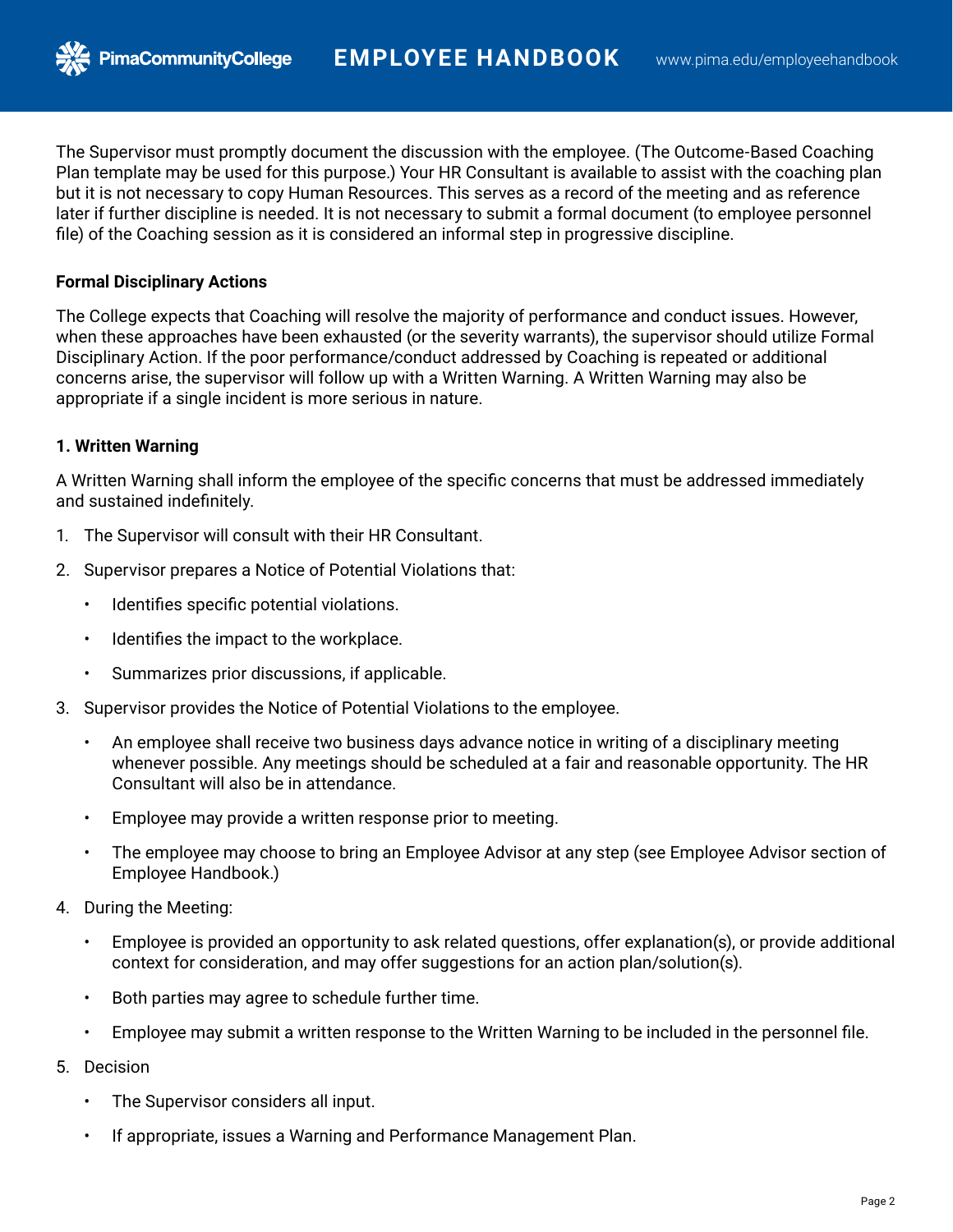• Informs the employee in writing.

**PimaCommunityCollege** 

- Employee may submit a written response to the Notice of Potential Violations to be included in the personnel file.
- Documentation is maintained in the personnel file with a copy provided to the employee and Human Resources.
- 6. Follow up steps
	- The Supervisor will regularly communicate with the employee regarding progress on the Performance Management Plan and overall performance.
	- Documentation of progress will occur at agreed upon intervals (usually at the 3 and 6 month period) and be attached to the Discipline document in the employees' personnel file.
	- Employee's performance evaluation will reflect on identified issues and progress in meeting expectations.
	- Documentation of successful completion of the Performance Management Plan is provided to the employee with a copy to Human Resources for the personnel file.

## **2. Final Written Warning**

The process for Final Written Warning is the same as above.

### **Optional Final Written Warning Sanctions:**

Working with their Human Resources consultant, the Supervisor may impose any combination of the following in a Final Written Warning:

- Suspension without pay. The Chief Human Resources Officer or designee must approve of any unpaid status.
- Work condition change such as :
	- Employee's workplace activity restricted/modified
	- Decision authority restricted
	- Requirement and/or limitations for professional development
	- Leave restrictions
- Job assignment change such as:
	- Disciplinary reassignment (same pay/same unit)
	- Disciplinary transfers (same pay/different unit)
	- Demotion (assigned to different position/lower pay grade, may include unit reassignment)

### **Review process for Written Warning or Final Written Warning**

An employee who receives a Written Warning may request one review of the performance management plan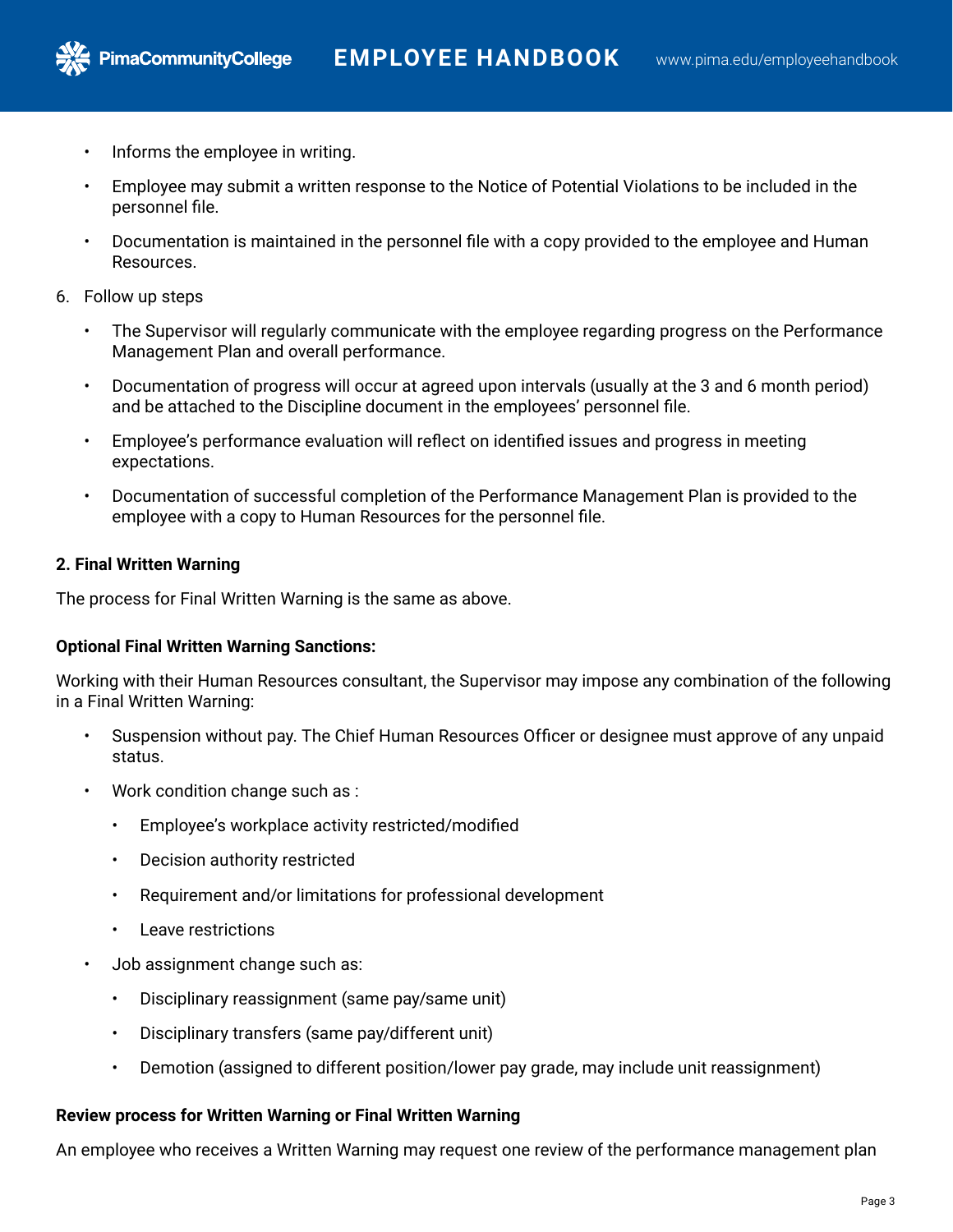and/or decision. In the event discipline proceeds to a Final Written Warning, the employee may again ask for one review of the Final Written Warning decision. The request for review must be submitted in writing to the next level administrative supervisor (with specific description of the issue for review, and any information and material to be considered) and Human Resources within ten working days of receipt of the warning.

The administrator will generally complete the review within ten business days. The reviewer may request additional information or clarification from the employee or supervisor and may meet with either. The reviewer will then issue a written decision to the employee and supervisor, with a copy to Human Resources for the personnel file. The reviewer may affirm the prior decision, impose a lesser sanction, or overturn the disciplinary action.

A request for review will be considered if based on one or more of the following arguments:

- The Supervisor's discipline decision was (a) not supported by sufficient evidence or reasonable inferences such that a reasonable person could not have reached the same decision, or (b) tainted by bias;
- The severity of the discipline was unjustifiably disproportionate to the seriousness of the employee's misconduct;
- The process included a significant mistake or omission that a reasonable person could find affected or likely could have affected the final outcome of the disciplinary process or otherwise made the proceeding fundamentally unfair.
- The discovery of new information that was not known and could not reasonably have been discovered prior to the disciplinary decision and that is substantially likely to have affected the outcome of the discipline process.

# **3. Termination Process**

**PimaCommunityCollege** 

Termination of regular employment may be used for the most serious incidents or repetitions of improper job performance or conduct. Any employee terminated for cause is ineligible for rehire.

- 1. The Supervisor will consult with their HR Consultant and their supervising Administrator
- 2. If approved by the Supervisor's supervising Administrator and by the Chief Human Resources Officer, the Supervisor issues a Notice of Intent to Terminate to the employee with supporting evidence, and schedules a meeting with the employee.
	- An employee shall receive two business days advance notice in writing of Notice of Intent to Terminate meeting whenever possible.
	- Employee may provide a written response prior to meeting.
	- The employee may choose to bring an Employee Advisor at any step (see Employee Advisor section of Employee Handbook.)
- 3. The Supervisor and Human Resources consultant meet with the employee to review the Notice of Intent to Terminate and receive input from the employee, such as additional evidence or circumstances to be considered.
- 4. The Supervisor prepares a Notice of Decision in consultation with their Human Resources Consultant, generally within two business days and schedules another meeting with the employee providing at least two business days notice.